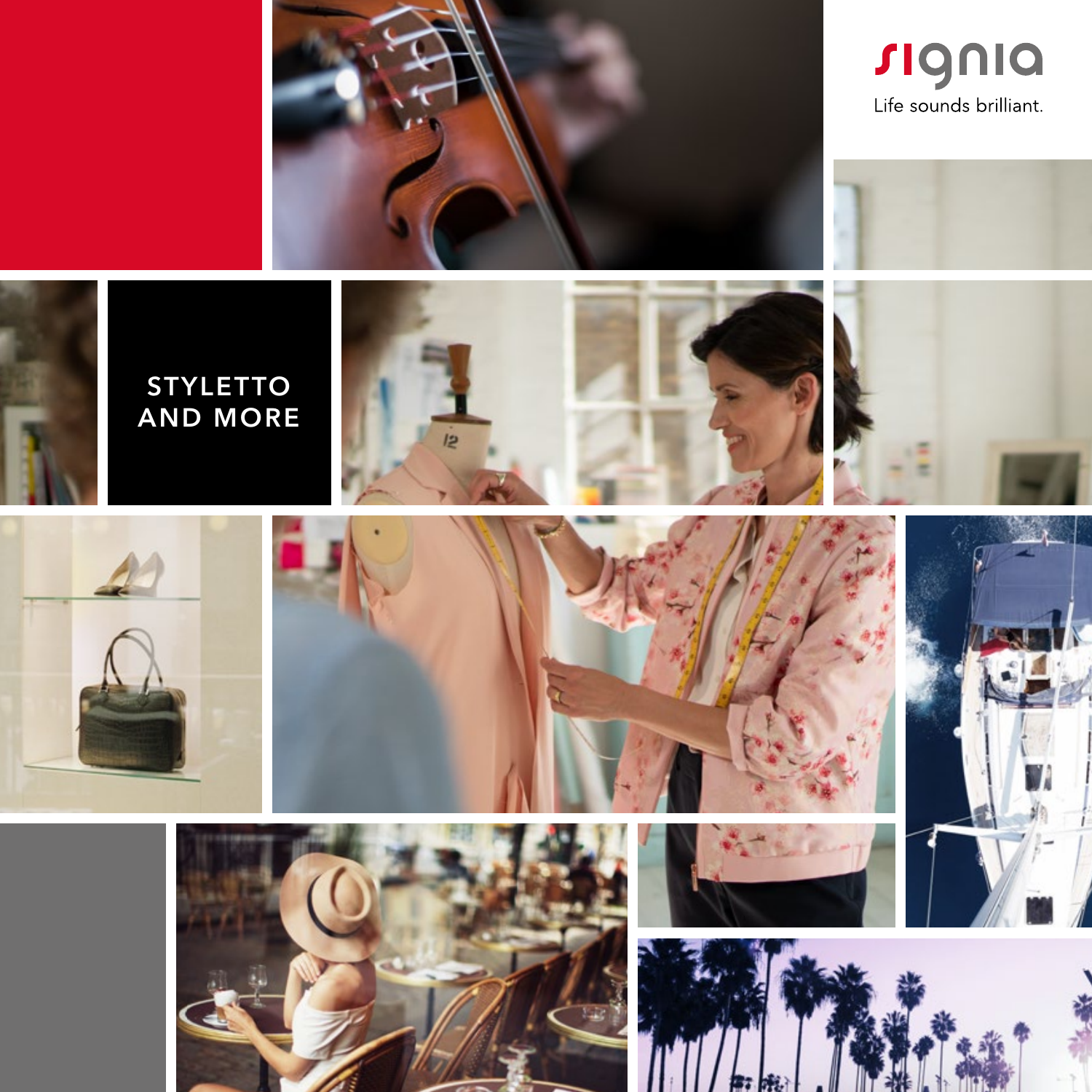#### ... ON YOUR NEW **STYLETTO HEARING AIDS.**

You've not only chosen hearing aids you can wear with confidence, you've entered a world of advanced hearing solutions, accessories and personal support from Signia.

Wherever you are, whatever you're doing, we'll help you hear more clearly.

Welcome to a world of style, convenience, and hearing care.

SEE WHAT WE CAN DO FOR YOU:

[signia-hearing.com](http://signia-hearing.com)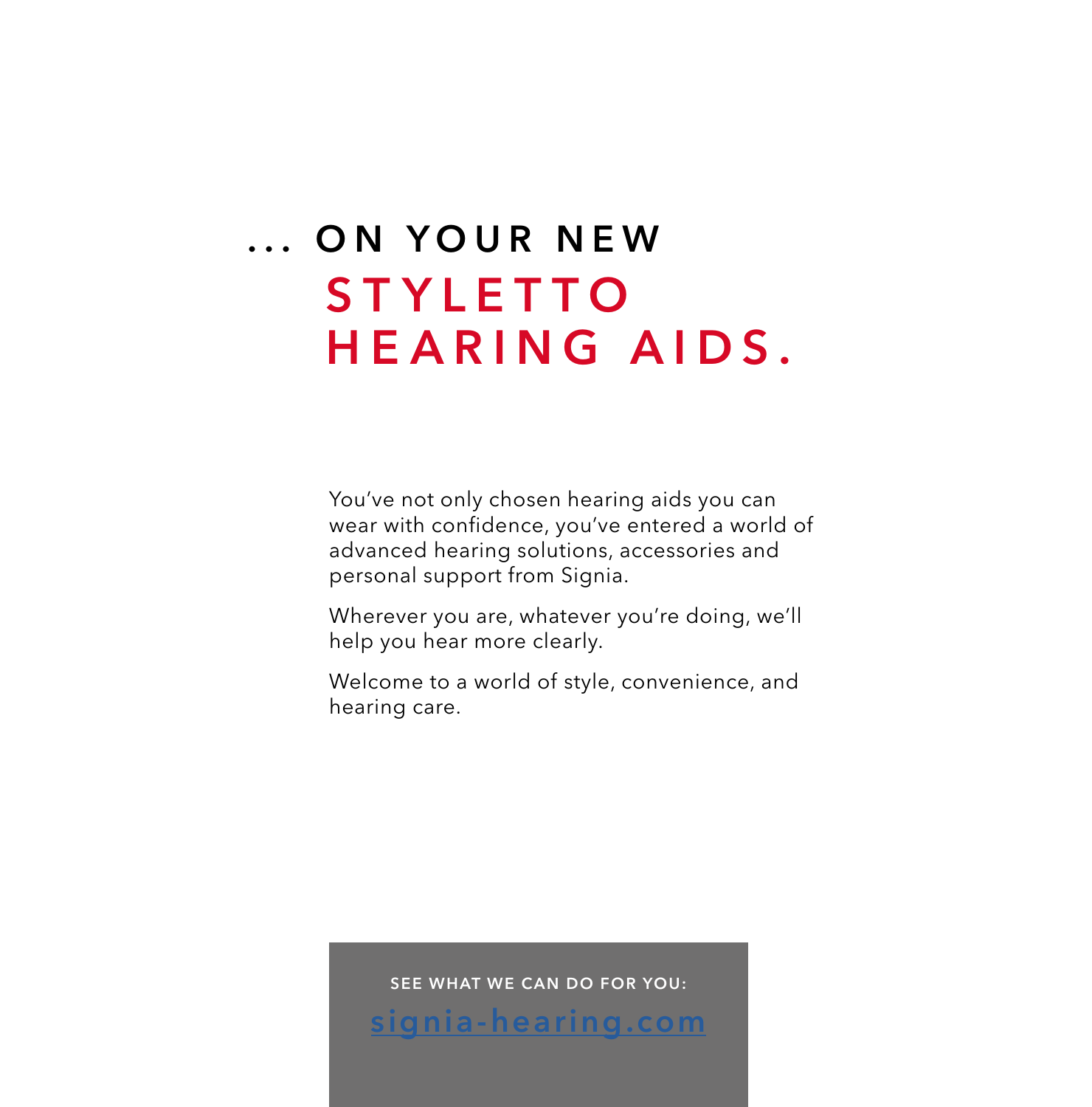# **CON** GRATU LATIONS

Sometimes the last step is just the beginning.

> Slip into a world of style, convenience and care with your new Styletto hearing aids.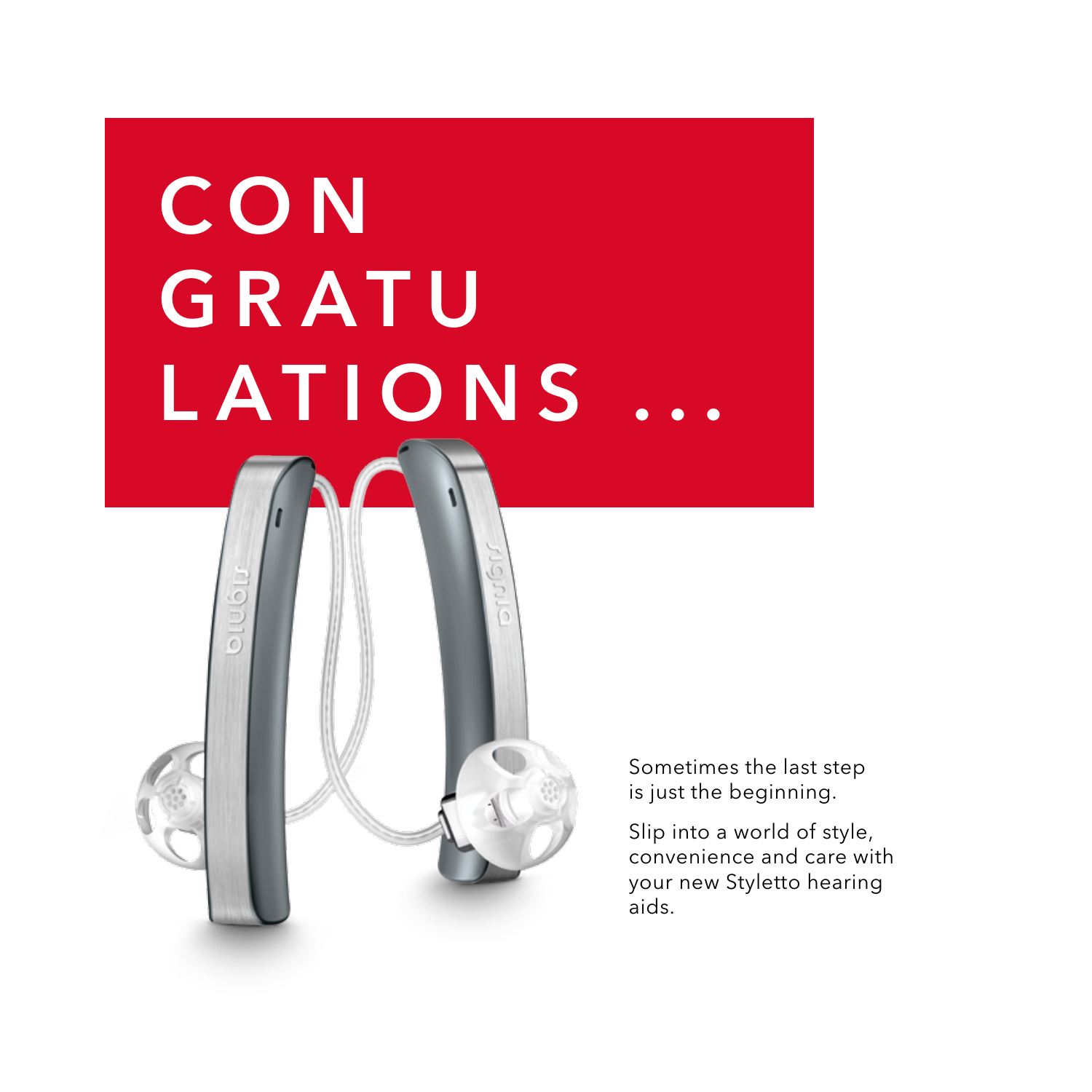### ... ON CONVENIENCE AT YOUR FINGERTIPS.





touchControl App



miniPocket

Discreet and convenient, the touchControl App™ lets you change your hearing aids' programs and settings remotely via your smartphone.

Or use miniPocket™; small enough to fit on a keyring, it's the perfect companion for anyone without a smartphone.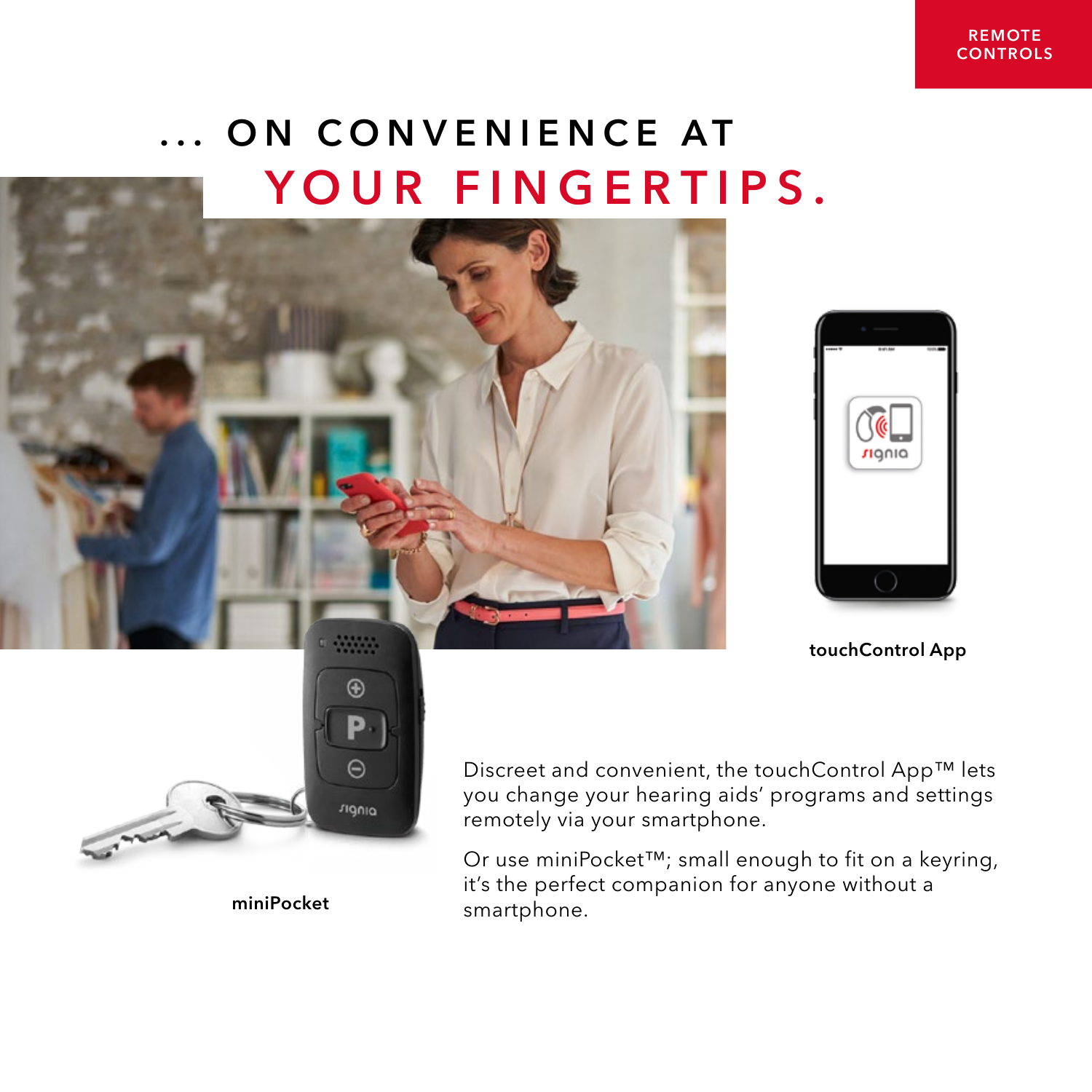## ... ON CARE TAILORED TO FIT YOU.





myHearing App

The myHearing App is your hearing care professional in your pocket. You can receive instant help and advice including live remote tuning to find the optimal settings for your hearing aids while you're in real-world situations.



All apps are compatible with Android and iOS. The apps are free of charge.